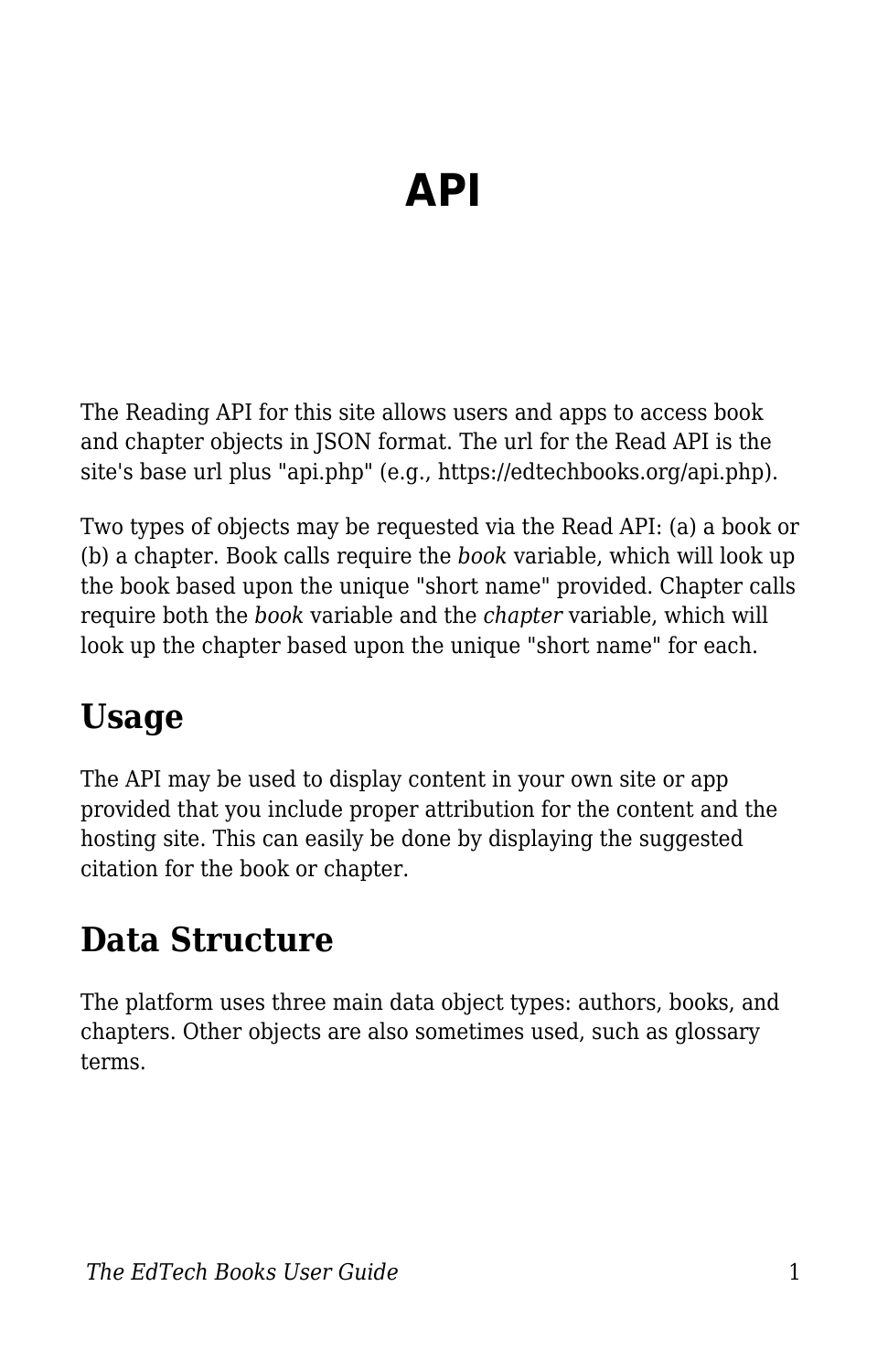## **Variables**

| <b>Variable</b>  | Type   |                  | <b>Status</b> Default | <b>Description</b>                                                                                                                                  |
|------------------|--------|------------------|-----------------------|-----------------------------------------------------------------------------------------------------------------------------------------------------|
| action           |        | string optional  | read                  | Specify the action to be performed. If no action is specified, the API will attempt to return<br>a book or chapter.                                 |
| book             |        | string optional  |                       | The short name of the book, which is the path of the book's base or cover url. For example:<br>http://edtechbooks.org/qualitativeinquiry            |
| chapter          | string | optional         | ٠                     | The short name of the chapter, which is the last part of the chapter's url. For example:<br>http://edtechbooks.org/qualitativeinquiry/storyanalysis |
| glossary term    | string | optional         | ٠                     | The anchor name of the glossary term.                                                                                                               |
| glossary term id | int    | optional         | ٠                     | The term id of the glossary term.                                                                                                                   |
| term             | string | optional         | ٠                     | Specify a search term for some actions.                                                                                                             |
| limit            |        | integer optional | 10                    | Specify a limit. Maximum: 200                                                                                                                       |
| offset           |        | integer optional | $\mathbf{0}$          | Specify an offset for pagination purposes.                                                                                                          |
| kev              | string | unused           |                       | The Reading API currently does not require a key.                                                                                                   |

#### **Actions**

Options for the action variable include the following:

- read (default; requires *book*; also uses *chapter*)
- search\_authors (requires *term*)
- search\_books (uses *term*, but returns full list of books if no term is provided)

#### **Examples**

To request reference information for all books in the site, the API call would be:

https://edtechbooks.org/api.php?action=search\_books&o ffset=0&limit=200

To request the book object for https://edtechbooks.org/k12handbook, the API call would be:

https://edtechbooks.org/api.php?book=k12handbook

To request the chapter object for https://edtechbooks.org/k12handbook/connectivism, the API call would be: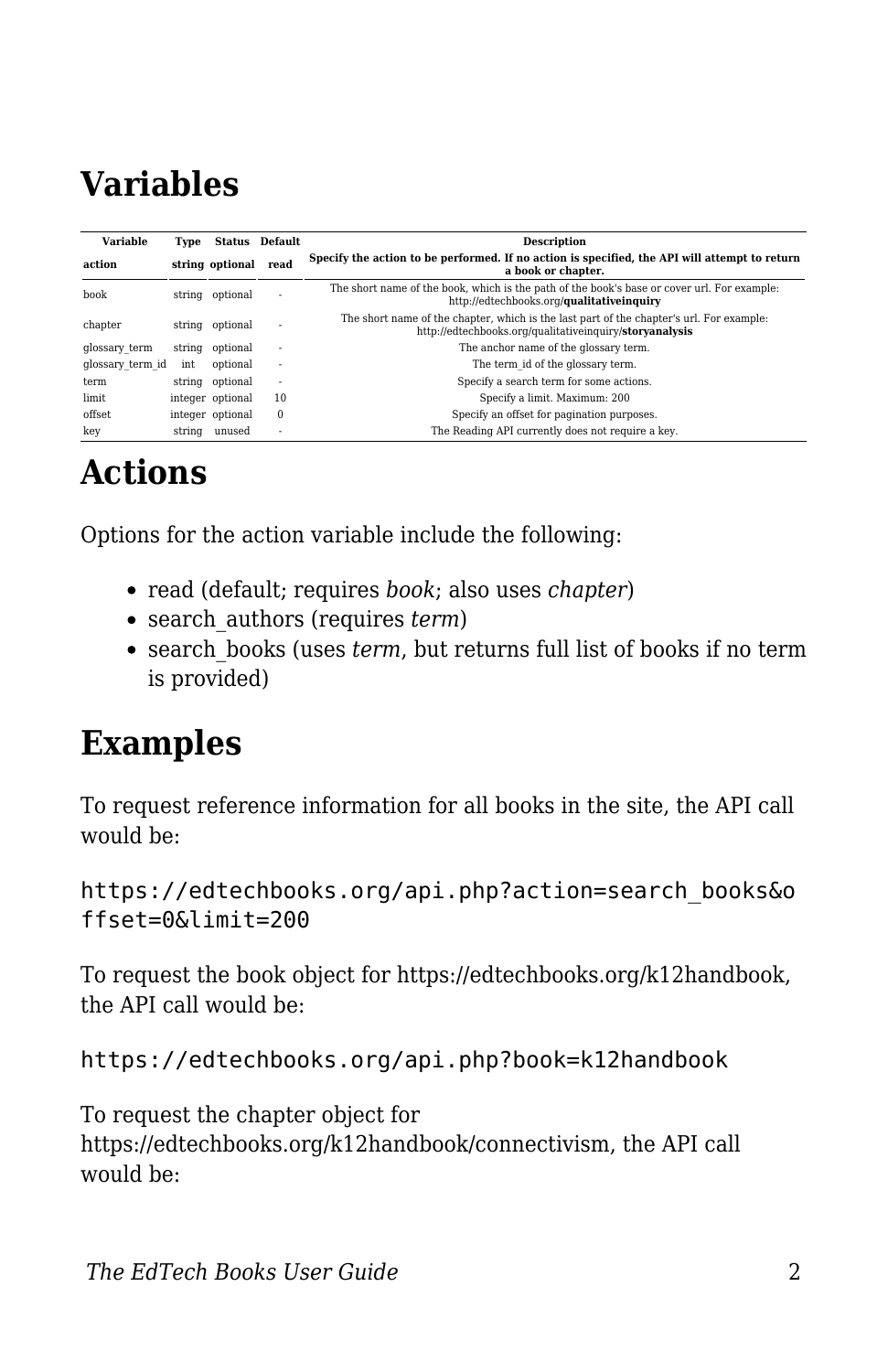https://edtechbooks.org/api.php?book=k12handbook&chap ter=connectivism

To request the glossary term "constructivism" in https://edtechbooks.org/k12handbook, the API call would be:

https://edtechbooks.org/api.php?book=k12handbook&glos sary term=constructivism

To search for books with the term "education" in the title, the API call would be:

https://edtechbooks.org/api.php?action=search\_books&t erm=education

To search for an author with the name "Royce," the API call would be:

https://edtechbooks.org/api.php?action=search\_authors &term=royce

## **App Structure Example**

An example of a simple app that accessed books on this site might follow this structure:

1. A home page that called

https://edtechbooks.org/api.php?action=search\_bo oks to return all available books (with short names). You can use the *offset* and *limit* variables to iterate through the entire list.

- 2. If a book is selected, https://edtechbooks.org/api.php?book=[book\_short name here] is called with the appropriate short name.
- 3. If a chapter is selected, https://edtechbooks.org/api.php?book=[book\_short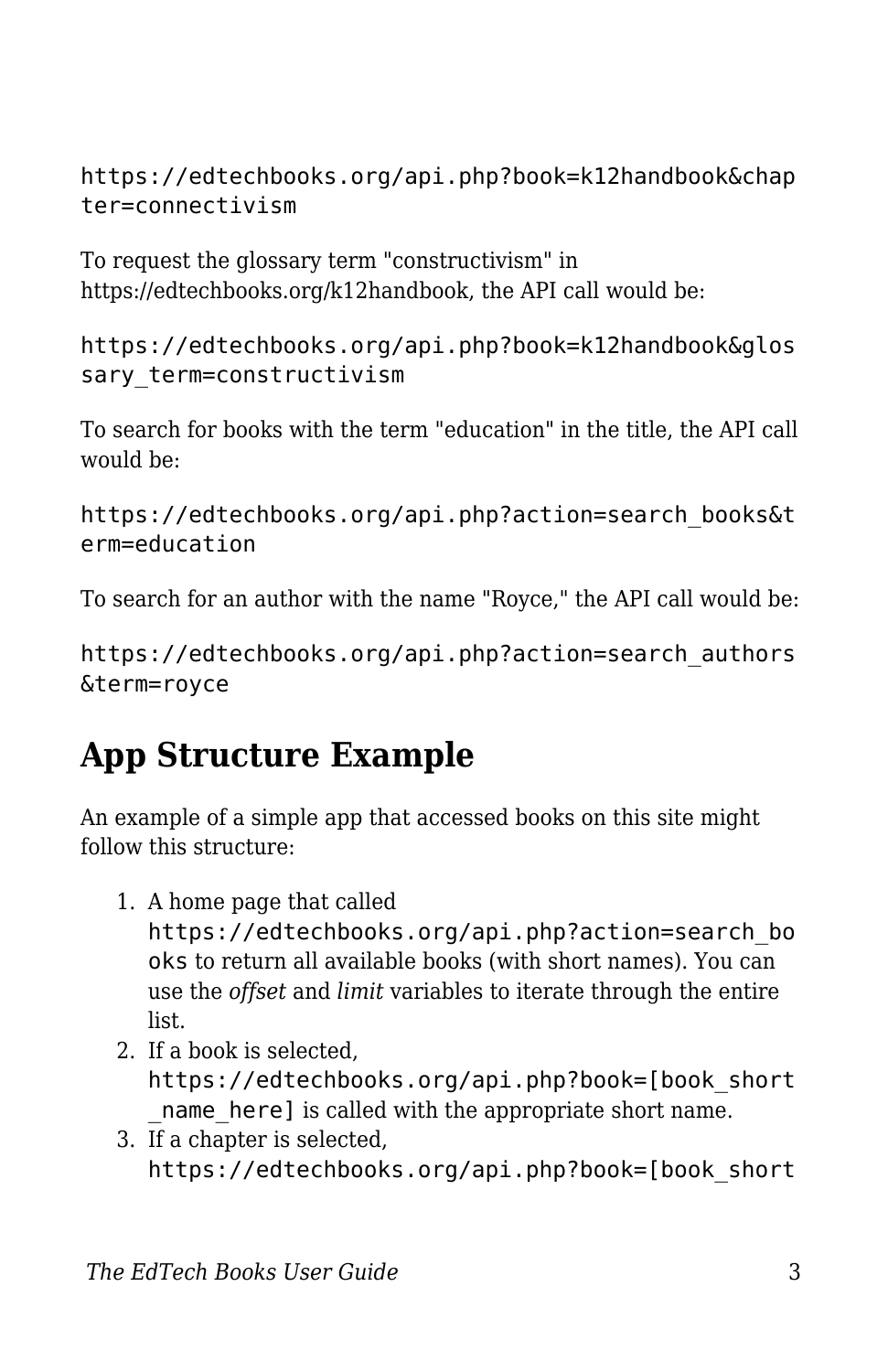name here]&chapter=[chapter short name here] is called with the appropriate short name.

An example of an app that could download the entire available database might follow this structure:

1. A home page that called

https://edtechbooks.org/api.php?action=search\_bo oks to return all available books (with short names). You can use the *offset* and *limit* variables to iterate through the entire list.

- 2. Download each book by accessing its short name at https://edtechbooks.org/api.php?book=[book\_short \_name\_here]
- 3. Download each chapter by iterating through the chapter briefs for each book returned in Step 2 via https://edtechbooks.org/api.php?book=[book\_short name here]&chapter=[chapter short name here]

## **Authentication**

The API currently does not require a key, but that could change as the site and its services develop. For more information on future plans for the API or to request a key, please contact the [site administrator.](mailto:admin@edtechbooks.org)